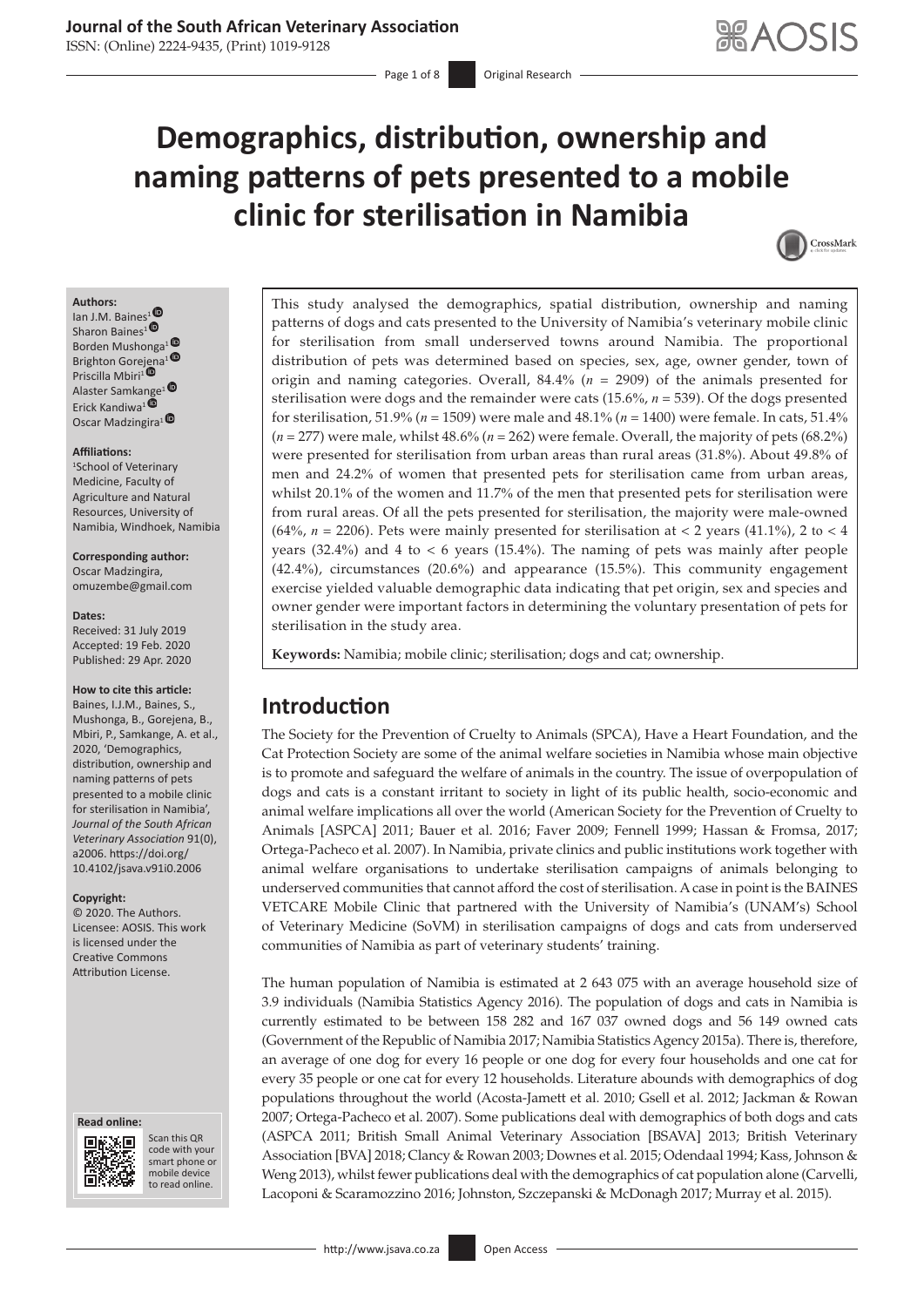In recent times, there have been serious global concerns about pet overpopulation with a resultant increase in the number of animals euthanised by animal shelters (Bauer et al. 2016; Fennell 1999; Meredith et al. 2018). Debates continue to explore the relative contribution of uncontrolled pet animal breeding to the increased annual euthanasia of animals. Studies have blamed the breakdown of human–animal bond, and not increased reproduction, for the annual increase in pet euthanasia, insinuating that the increasing efforts to reduce breeding might actually be misinformed (Clancy & Rowan 2003; Kass, Johnson & Weng 2013). Studies have shown that puppies are not in the majority of animals that are euthanised each year, confirming that reproduction is not a major contributor to increased euthanasia of animals. In a recent study conducted at the Windhoek Animal Shelter, it was shown that only 12% of the animals that were euthanised during a 6-month period were puppies (1st Author, unpublished data). There is no arguing that failure to sterilise pets inadvertently leads to pet overpopulation, even though it is not a major cause of overpopulation (Downes et al. 2015). Although the sterilisation of pets not required for breeding may be considered controversial or even illegal in some countries (Greenfield, Johnson & Schaeffer 2004; Howe 2015; Palmer, Corr, & Sandøe 2012), the Namibian legislation does not prohibit sterilisation of pets for the purpose of controlling the pet population (prior to the Animals Protection Act 1962). A recent issue of *The Namibian* (2013) newspaper published an article advocating for mandatory pet sterilisation, citing animal welfare organisations' support for neutering and spaying of dogs and cats.

It has been reported that neutering and spaying of male and female dogs and cats reduces reproductive diseases, and consequently undesirable breeding-related behaviours, thereby strengthening bonds between pets and their owners (De Cramer & May 2015; Reichler 2009; Root 2012; Smith 2014). It has also been suggested that sterilisation may increase pet longevity (Smith 2014). Sterilisation of pets, however, is not without its shortcomings (Howe 2015; Scott et al. 2002; Spain 2006; Palmer et al. 2012; Root 2012). Urinary, prostate and some orthopaedic problems have been frequently associated with spaying (Bryan et al. 2007; Palmer et al. 2012; Reichler 2009; Root 2012).

The dog population has received peripheral mention in the publications dealing with domestic canine and feline conditions in Namibia and elsewhere in Africa (Gowtage-Sequeira et al. 2009; Gsell et al. 2012; Haimbodi, Mavenyengwa & Noden 2014). Although total numbers of these pets have been reported in animal censuses and annual reports (Government of the Republic of Namibia 2017; Namibia Statistics Agency 2015b), Namibian pet demographics and ownership patterns have not been reported previously. Whilst population numbers and demographics of dogs and cats owned by the more affluent segments of society (who can afford veterinary care) are obtainable from veterinarians, the same cannot be said for pets from underserved communities. It has been inferred that this population of pets

harbours and transmits diseases to owned pets, feral animals, wildlife, livestock as well as human population (Ortega-Pacheco et al. 2007).

According to literature, names of inanimate and animate objects, including individual pets, have their roots in linguistics (Kido 2017, 2018) and psychological discourse or semiosis (Borkfelt 2011; Olaosun & Arua 2012). Understanding the basis on which pets of underserved communities of Namibia are named may shed more light on the social, cultural and economic importance of pets in these communities.

The objective of this study was to analyse the demographics, distribution, ownership and naming patterns of pets from the underserved communities of Namibia which were presented to UNAM's mobile clinic for sterilisation over a 2-year period.

# **Research methods and design**

The UNAM's animal mobile clinic embarked on a countrywide programme to sterilise dogs and cats, strategically targeting 26 underserved communities in the Erongo, Karas, Kavango-East, Khomas, Kunene, Omaheke, Otjozondjupa and Zambezi regions of Namibia.

Dogs and cats residing in 26 underserved communities around Namibia constituted the study population. The study animals were pets that were voluntarily presented for sterilisation.

The clinic was equipped with drugs, surgical equipment, a surgical space and a recovery area. Communities were notified 2–3 weeks prior to the impending visits through alerts and bulletins by local authorities and through local radio stations. Animals presenting with health problems were treated on site. For each animal visiting the clinic, the pet name, date of birth, sex of animal, name and gender of owner were recorded. Naming categories were designed to explain the rationale behind each pet name (Table 1). Standard anaesthetic protocols for dogs and cats were strictly adhered to during the sterilisation procedures.

Data were captured from the mobile clinic register onto a Microsoft Excel 2013 spreadsheet. Pivot tables were subsequently used to determine the proportional distribution of animals based on species, sex, age at sterilisation, town of

**TABLE 1:** Detailed explanation of designated pet naming categories.

| Naming category | Detailed explanation                                                                     |
|-----------------|------------------------------------------------------------------------------------------|
| Animal          | Pet named after an animal (e.g. bear, lion and wolf)                                     |
| Appearance      | Named based on coat colour, hair type, body shape,<br>body markings and general patterns |
| Circumstances   | Name based on event, circumstances or expectations<br>of significance to owner           |
| Companion       | Pet given name elevating it as a family member or<br>beloved companion                   |
| Dog or cat name | Pet given a generic dog name or cat name<br>(e.g. Buster, Bokkie and Spike)              |
| Person          | Named after a person                                                                     |
| Icon            | Named after an iconic movie or historical character                                      |
| None            | Named simply as doggie, puppy, kitty, etc.                                               |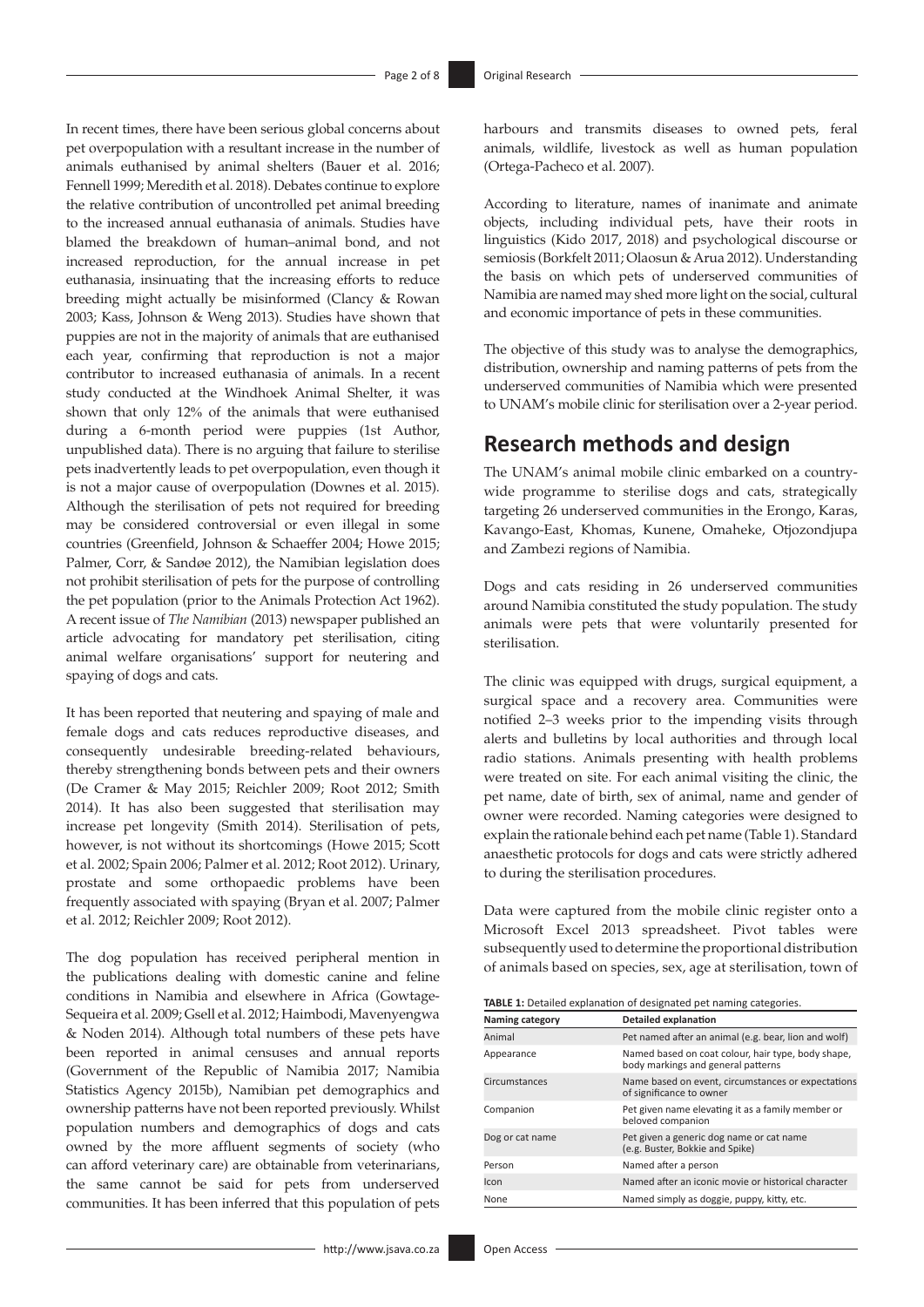origin, gender of owner and naming category. The Z test was used for comparison of proportions of presented male and female pets based on the gender of the owners and comparison of proportional naming categories for male and female dogs and cats.

### **Ethical considerations**

The data used in this study were obtained and used with permission from the University of Namibia. No personal information that could identify the participants was used in the study.

# **Results**

The overall proportion of dogs that were encountered in this study was greater than that of cats (84.4% and 15.6%,

**TABLE 2:** Overall categorical proportions of pets brought in for sterilisation.

respectively; *N* = 3448) (Table 2). About 51.9% (*n* = 1509) of dogs that were brought in for sterilisation were male dogs, whilst the rest  $(48.1\% , n = 1400)$  were female dogs. In case of cats brought for sterilisation, about 51.4% (*n* = 277) were male cats, whilst the rest (48.6%, *n* = 262) were female cats. Of all the pets presented for sterilisation, the majority (64%, *n* = 2206) were owned by men, and the rest (36%, *n* = 1242) were owned by women.

Overall, 68.2% of the animals presented for sterilisation originated from urban areas, whilst the rest (31.8%) were from rural areas (Figure 1; Table 3). The greatest proportions of animals were presented from urban areas, that is, from Rundu (17.4%), Luderitz (12.3%), Swakopmund (9.9%) and Keetmanshoop (8.9%), whilst the least proportions were presented from Otjomuise (1.7%), Dordabis (2.0%) and Impalila (2.1%). In rural areas, the proportions of male-owned

| Category     |                  |               |                  | Dogs          |                  |               |                  | Cats          |     |               |                  |               |                  | <b>Overall total</b> |
|--------------|------------------|---------------|------------------|---------------|------------------|---------------|------------------|---------------|-----|---------------|------------------|---------------|------------------|----------------------|
|              | Male             |               | Female           |               | Subtotal         |               |                  | Male          |     | Female        |                  | Subtotal      |                  |                      |
|              | $\boldsymbol{n}$ | $\frac{0}{0}$ | $\boldsymbol{n}$ | $\frac{0}{0}$ | $\boldsymbol{n}$ | $\frac{0}{0}$ | $\boldsymbol{n}$ | $\frac{0}{0}$ | n   | $\frac{0}{0}$ | $\boldsymbol{n}$ | $\frac{0}{0}$ | $\boldsymbol{n}$ | $\frac{0}{0}$        |
| Male-owned   | 1022             | 29.6          | 890              | 25.8          | 1912             | 55.5          | 162              | 4.7           | 132 | 3.8           | 294              | 8.5           | 2206             | 64.0                 |
| Female-owned | 487              | 14.1          | 510              | 14.8          | 997              | 28.9          | 115              | 3.3           | 130 | 3.8           | 245              |               | 1242             | 36.0                 |
| <b>Total</b> | 1509             | 43.8          | 1400             | 40.6          | 2909             | 84.4          | 277              | 8.0           | 262 | 7.6           | 539              | 15.6          | 3448             | 100.0                |

**TABLE 3:** Proportions of species of pets brought in for sterilisation based on towns and gender of pet owners.

| Town               |                  |               | Female-owned     |               |                  | Male-owned    | <b>Total</b>     |               |                  |                            |  |
|--------------------|------------------|---------------|------------------|---------------|------------------|---------------|------------------|---------------|------------------|----------------------------|--|
|                    |                  | Cats          |                  | Dogs          |                  | Cats          | Dogs             |               |                  |                            |  |
|                    | $\boldsymbol{n}$ | $\frac{0}{0}$ | $\boldsymbol{n}$ | $\frac{0}{0}$ | $\boldsymbol{n}$ | $\frac{0}{0}$ | $\boldsymbol{n}$ | $\frac{0}{0}$ | $\boldsymbol{n}$ | $\mathbf{0/}_{\mathbf{0}}$ |  |
| Rural              |                  |               |                  |               |                  |               |                  |               |                  |                            |  |
| Aus                | 13               | 20.6          | 38               | 11.1          | $\,$ 8 $\,$      | 11.1          | 90               | 14.5          | 149              | 13.6                       |  |
| Bethanie           | $\bf 0$          | $0.0*$        | 59               | 17.3          | $\,8\,$          | $11.1*$       | 95               | 15.3          | 162              | 14.8                       |  |
| Dordabis           | $\bf 0$          | $0.0*$        | 5                | 1.5           | 5                | $6.9*$        | 12               | 1.9           | 22               | 2.0                        |  |
| <b>Drimiopsis</b>  | 3                | 4.8           | 13               | 3.8           | $\overline{4}$   | 5.6           | 16               | 2.6           | 36               | 3.3                        |  |
| Grunau             | $\sqrt{4}$       | 6.3           | 17               | 5.0           | $\overline{4}$   | 5.6           | 18               | 2.9           | 43               | 3.9                        |  |
| Impalila           | $\bf 0$          | 0.0           | 14               | 4.1           | $\mathbf{1}$     | 1.4           | 8                | 1.3           | 23               | 2.1                        |  |
| Kamanjab           | 5                | 7.9           | 57               | 16.7          | $\overline{4}$   | 5.6           | 64               | 10.3          | 130              | 11.9                       |  |
| Katima Mulilo      | $\bf 0$          | $0.0\,$       | 25               | 7.3           | $\mathbf{1}$     | 1.4           | 43               | 6.9           | 69               | 6.3                        |  |
| Khorixas           | 12               | 19.0          | 37               | 10.9          | 12               | 16.7          | 55               | 8.9           | 116              | 10.6                       |  |
| Omitara            | 13               | $20.6*$       | 18               | 5.3           | 6                | $8.3*$        | 54               | 8.7           | 91               | 8.3                        |  |
| Stinkwater         | $\overline{4}$   | 6.3           | 4                | 1.2           | $\overline{4}$   | 5.6           | 38               | 6.1           | 50               | 4.6                        |  |
| Uis                | $\overline{2}$   | 3.2           | 36               | 10.6          | $\mathbf{1}$     | 1.4           | 83               | 13.4          | 122              | 11.1                       |  |
| Witvlei            | $\overline{7}$   | 11.1          | 18               | 5.3           | 14               | 19.4          | 45               | 7.2           | 84               | 7.7                        |  |
| Subtotal           | 63               | 100.0         | 341              | 100.0         | 72               | 100.0         | 621              | 100.0         | 1097             | 100.0                      |  |
| Urban              |                  |               |                  |               |                  |               |                  |               |                  |                            |  |
| Gobabis            | 16               | $8.9*$        | 46               | 6.9           | 3                | $1.3*$        | 78               | 6.1           | 143              | $6.1\,$                    |  |
| Henties bay        | 5                | 2.8           | 54               | 8.1           | $\overline{7}$   | 3.1           | 43               | 3.3           | 109              | 4.6                        |  |
| Karasburg          | 13               | 7.2           | 53               | 8.0           | 12               | 5.4           | 75               | 5.8           | 153              | 6.5                        |  |
| Karibib            | 13               | 7.2           | 63               | 9.5           | 16               | 7.2           | 75               | 5.8           | 167              | 7.1                        |  |
| Keetmanshoop       | 19               | 10.6          | 82               | 12.4          | 14               | 6.3           | 94               | 7.3           | 209              | 8.9                        |  |
| Luderitz           | 12               | 6.7           | 105              | 15.8          | 18               | 8.1           | 154              | 12.0          | 289              | 12.3                       |  |
| Okahandja          | 15               | 8.3           | 34               | 5.1           | 27               | 12.1          | 90               | 7.0           | 166              | 7.1                        |  |
| Otjiwarongo        | 13               | 7.2           | 19               | 2.9           | 5                | 2.2           | 62               | 4.8           | 99               | 4.2                        |  |
| Otjomuise          | 4                | 2.2           | 4                | 0.6           | $\overline{7}$   | 3.1           | 24               | 1.9           | 39               | 1.7                        |  |
| Outjo              | 12               | 6.7           | 40               | 6.0           | 25               | 11.2          | 106              | 8.2           | 183              | 7.8                        |  |
| Rundu              | 34               | 18.9          | 72               | 10.9          | 55               | 24.7          | 249              | 19.4          | 410              | 17.4                       |  |
| Swakopmund         | $\sqrt{4}$       | 2.2           | 27               | $4.1*$        | 19               | 8.5           | 183              | $14.2*$       | 233              | 9.9                        |  |
| Usakos             | 20               | 11.1          | 64               | 9.7           | 15               | 6.7           | 52               | 4.0           | 151              | 6.4                        |  |
| Subtotal           | 180              | 100.0         | 663              | 100.0         | 223              | 100.0         | 1285             | 100.0         | 2351             | 100.0                      |  |
| <b>Grand total</b> | 243              | 7.0           | 1004             | 29.1          | 295              | 8.6           | 1906             | 55.3          | 3448             | 100.0                      |  |

\*, Proportions within the same row were significantly different as *p* < 0.05.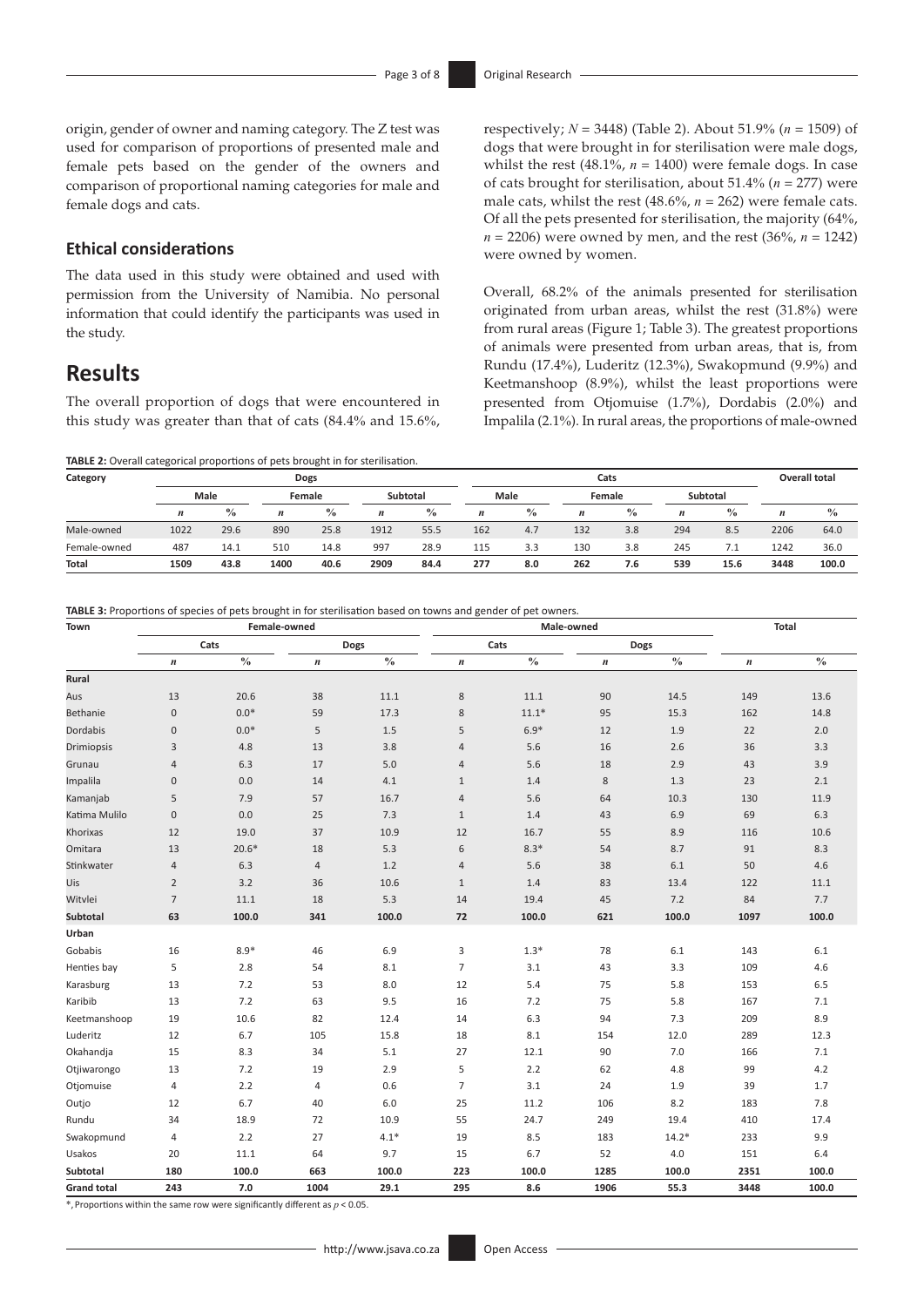cats from Bethanie (11.1%) and Dordabis (6.9%) were significantly greater than the proportions of female-owned cats (none from both areas; *p* < 0.05). In Omitara, however, the proportion of female-owned cats (20.6%) was significantly greater than that of male-owned cats  $(8.3\%, p < 0.05)$ . In urban areas, the proportion of female-owned cats in Gobabis (8.9%) was significantly greater than that of male-owned cats (1.3%,  $p < 0.05$ ). In Swakopmund, the proportion of maleowned dogs (14.2%) was significantly greater than that of female-owned dogs (4.1%, *p* < 0.05). There were no significant differences in gender-based ownership of dogs and cats in the rest of rural and urban areas.

Pets were mainly presented for sterilisation at < 2 years of age (41.1%), 2 to < 4 years (32.4%) and 4 to < 6 years (15.4%) (Table 4). Cats were mainly presented for sterilisation at < 2 years of age (56.4%), 2 to < 4 years (31.2%) and 4 to < 6 years (8.9%). In case of dogs, animals were mainly presented for sterilisation at < 2 years of age (38%), 2 to < 4 years (32.6%) and 4 to < 6 years (16.7%).

The naming of pets was mainly based on people's names (42.4%), circumstances (20.6%) and physical appearance (15.5%) (Table 5). A greater proportion of male dogs (49.6%) and female cats (45.8%) were named after people. The greatest proportion of pets with no names were female (14.4%) and male cats (10.1%). The proportion of female cats named after animals (8.8%) was significantly greater than that of female dogs named after animals  $(1.8\%, p < 0.05)$ . The proportion of male dogs named after a dog name (9.6%) was significantly greater than that of male cats named after a cat name  $(0.8\%, p < 0.05)$ . The proportion of male cats named after people (51%) was significantly greater than that of male dogs named after people  $(32.5\%, p < 0.05)$ . There were no significant differences in the proportions of male dogs and male cats or female dogs and female cats in the rest of the naming categories.

| TABLE 4: The overall age at sterilisation according to species of pet. |  |  |  |
|------------------------------------------------------------------------|--|--|--|
|------------------------------------------------------------------------|--|--|--|

| Age of sterilisation |                  | Cats          |                  | Dogs          | Total            |               |  |
|----------------------|------------------|---------------|------------------|---------------|------------------|---------------|--|
| category             | $\boldsymbol{n}$ | $\frac{0}{0}$ | $\boldsymbol{n}$ | $\frac{0}{0}$ | $\boldsymbol{n}$ | $\frac{0}{0}$ |  |
| < 2 years            | 246              | 56.4          | 820              | 38.0          | 1066             | 41.1          |  |
| 2 to $<$ 4 years     | 136              | 31.2          | 704              | 32.6          | 840              | 32.4          |  |
| 4 to $<$ 6 years     | 39               | 8.9           | 360              | 16.7          | 399              | 15.4          |  |
| $6$ to $<$ 8 years   | 8                | 1.8           | 159              | 7.4           | 167              | 6.4           |  |
| $\geq 8$ years       | 7                | 1.6           | 114              | 5.3           | 121              | 4.7           |  |
| <b>Total</b>         | 539              | 100.0         | 2909             | 100.0         | 3448             | 100.0         |  |

**TABLE 5:** Proportions of naming categories according to species and sex of pets.

### **Discussion**

To the best of our knowledge, the current study is the first to focus on the species, population numbers, demographics, ownership and naming patterns for pets from the underserved communities. Statistics obtained from this study, however, may present a keyhole view into the happenings of Namibia's greater pet population. Thus, this information must be interpreted with caution as it relates only to what is happening to pets volunteered for sterilisation by owners from the underserved communities. However, it is still possible to draw cautious inferences from these underserved communities' pets about Namibia's general pet population. Understanding the demographic data obtained from this study could be useful for Namibian veterinary authorities and animal welfare organisations as baseline data for the design and implementation of programmes for the control of pet population and public health purposes (Bögel 1990; Carvelli et al. 2016). The high proportion of dogs may assist in indicating quantities and types of materials that mobile clinics should carry when they visit underserved communities. The study shows that mobile clinics are better off carrying more materials used for dogs than for cats.

Significantly more dogs than cats (84.4% and 15.6%, respectively, *N* = 3448) were presented for sterilisation to the mobile clinic over a period of 2 years. It is, however, noteworthy that these figures should not be considered as the total pet population estimates in any region or in the country. The figures provided in this study were only for pets presented for sterilisation. It is possible that some owners from the underserved communities did not bring their pets for sterilisation. In addition, owned pets from the affluent society and feral dogs and cats were not accounted for in this study. Studies have revealed that relative proportions of pet species presented for sterilisation depended on factors such as literacy status, ethnic background, cultural beliefs, religious affiliation, rural or urban region, and personal economic factors of pet owners (Root 2012). It goes without saying that most of the people often choose to keep cats rather than dogs because of the lower expenses associated with cats. Cats can literally take care of themselves whereas dogs have been found to struggle when they do not have someone to feed them. In addition, cats tend to provide better companionship than dogs as they spend most of their time indoors.

| Category      |                  |               |                  | Dogs          |                  |               | Cats             |               |                  |               |                  |               | <b>Total</b>     |               |
|---------------|------------------|---------------|------------------|---------------|------------------|---------------|------------------|---------------|------------------|---------------|------------------|---------------|------------------|---------------|
|               | Male             |               | Female           |               | Subtotal         |               |                  | Male          |                  | Female        |                  | Subtotal      |                  |               |
|               | $\boldsymbol{n}$ | $\frac{0}{0}$ | $\boldsymbol{n}$ | $\frac{0}{0}$ | $\boldsymbol{n}$ | $\frac{0}{0}$ | $\boldsymbol{n}$ | $\frac{0}{0}$ | $\boldsymbol{n}$ | $\frac{0}{0}$ | $\boldsymbol{n}$ | $\frac{0}{0}$ | $\boldsymbol{n}$ | $\frac{0}{0}$ |
| Animal        | 76               | 5.1           | 25               | $1.8*$        | 101              | 3.5           | 10               | 4.0           | 20               | $8.8*$        | 30               | 6.3           | 131              | 3.9           |
| Appearance    | 280              | 18.9          | 172              | 12.5          | 452              | 15.8          | 36               | 14.5          | 27               | 11.9          | 63               | 13.3          | 515              | 15.5          |
| Circumstances | 359              | 24.2          | 228              | 16.6          | 587              | 20.5          | 52               | 20.9          | 49               | 21.7          | 101              | 21.3          | 688              | 20.6          |
| Companion     | 64               | 4.3           | 182              | 13.2          | 246              | 8.6           | 13               | 5.2           | 15               | 6.6           | 28               | 5.9           | 274              | 8.2           |
| Dog/cat name  | 142              | $9.6*$        | 35               | 2.5           | 177              | 6.2           | $\overline{2}$   | $0.8*$        | $\overline{2}$   | 0.9           | $\overline{4}$   | 0.8           | 181              | 5.4           |
| Person        | 482              | $32.5*$       | 695              | 50.5          | 1 1 7 7          | 41.2          | 127              | $51.0*$       | 108              | 47.8          | 235              | 49.5          | 1412             | 42.4          |
| Icon          | 78               | 5.3           | 39               | 2.8           | 117              | 4.1           | 9                | 3.6           | 5                | 2.2           | 14               | 2.9           | 131              | 3.9           |
| Total         | 1481             | 100.0         | 1376             | 100.0         | 2857             | 100.0         | 249              | 100.0         | 226              | 100.0         | 475              | 100.0         | 3332             | 100.0         |

\*, Proportions within the same row were significantly different as *p* < 0.05.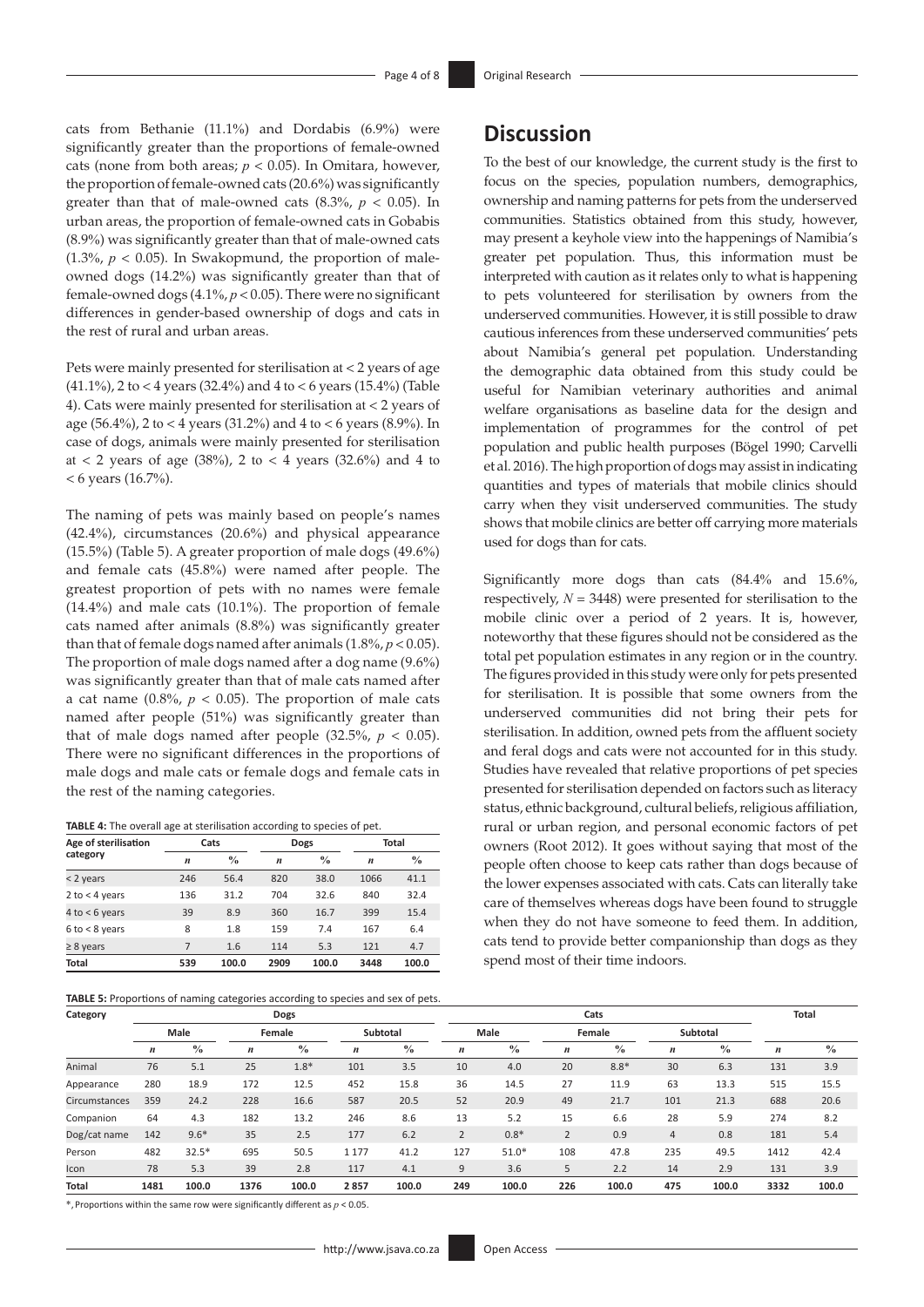

**FIGURE 1:** Map of Namibia showing the proportions of pets presented for sterilisation at 26 rural and urban stations.

The higher number of dogs than cats presented for sterilisation is contrary to the results of other studies focusing on all owned pets from the United States, which showed that there were roughly equal number of cats and dogs (Clancy & Rowan 2003; Kass et al. 2013). Another contrasting report from the same country, however, indicated that there were actually more cats than dogs (Burns 2019). Furthermore, Johnston et al. (2017) reported that there were roughly two cats per household in Australia and New Zealand. Other studies have also reported presentation of more cats for sterilisation (Faver 2009; Root 2012; Trevejo, Yang & Lund 2011). A study from the mid-1990s in South Africa has shown that there were 80.2% dogs and 19.8% cats (Odendaal 1994), a trend similar to the one observed in this study. However, it is not clear from the results of this study, whether the higher number of dogs than cats is a result of the underserved communities of Namibia placing higher value in dogs than cats or that dogs were easily obtainable.

Overall, there were more male (51.8%) than female animals (48.2%) presented for sterilisation. It has been observed that neutering male animals has a greater impact on population control as one male animal has a potential to populate the whole neighbourhood in a short space of time. The results of this study are contradictory to those in which more female than male dogs were presented for sterilisation (New et al. 2000; Root 2012; Trevejo et al. 2011). This male-biased gender ratio is attributed to the selection of male dogs as pets, perhaps because of the perception that male dogs make better guard dogs than female dogs and to avoid the nuisance of owning a bitch in oestrus or having to deal with unwanted puppies. A bitch in oestrus tends to be a nuisance in the neighbourhood because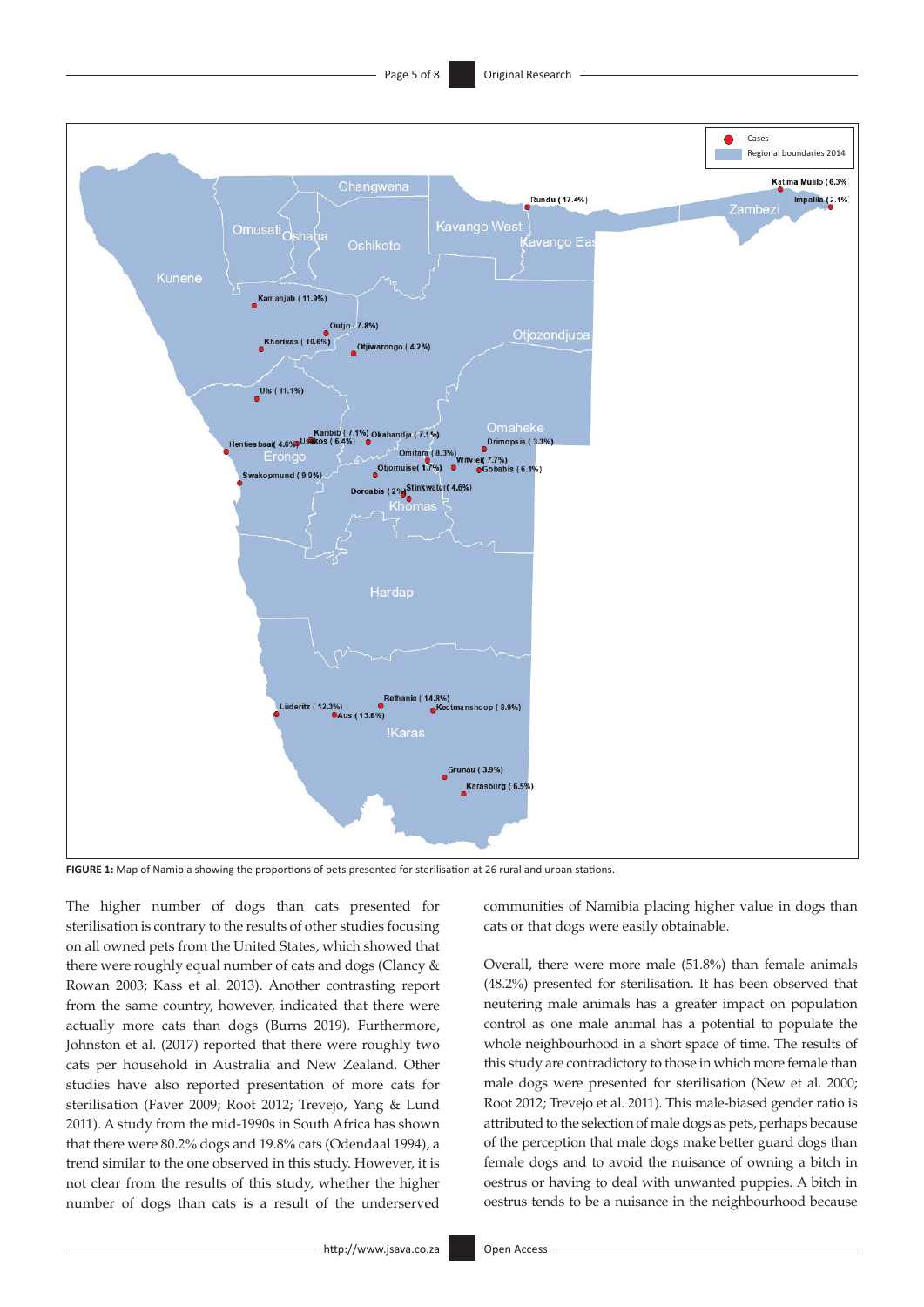she attracts groups of intact male dogs (Totton et al. 2010). The higher proportion of male dogs presented for sterilisation in this study may also be related to individual cultural beliefs of this segment of Namibian society (Downes et al. 2015).

It has been suggested that owners are more likely to present their pets for sterilisation if they consider them as companions rather than working animals. The information about the way the underserved community views their pets was not extracted in this study. It has also been suggested that there is a relationship between the value systems of pet owners and their presentation of animals for sterilisation (Smith 2014). In fact, studies in Romania have revealed that men were less inclined than women to have their dogs castrated; however, no gender bias was found in the way both sexes disapproved of spaying (Cocia & Rusu 2015). Thus, cultural norms, social influences, individual attitudes and economic considerations of Namibia's underserved communities might have influenced the findings of this study.

Overall, a greater proportion of the presented pets were owned by men than by women. In addition, a greater proportion of male pets were male-owned than femaleowned (34.3% and 29.6%, respectively). There are many reports advocating that sterilisation of pets not needed for breeding is an indicator of responsible pet ownership. Studies have demonstrated that individual attitudes, cultural norms, social norms, economic considerations, location (rural or urban) and owner perceptions of pets all have a bearing on pet owners' support for sterilisation (Downes et al. 2015; Murray et al. 2015). Men encountered in this study presented more dogs than cats for sterilisation (55.5% and 8.5%, respectively). Similarly, women also presented more dogs than cats for sterilisation (28.9% and 7.1%, respectively).

The observation that men present more male dogs for sterilisation is consistent with a study from Romania (Cocia & Rusu 2010). However, in this Romanian study, men disapproved of sterilisation of male pets, whilst women tended to approve of the same, and there was no owner gender bias when it came to sterilisation of female pets (Cocia & Rusu 2010). According to Cocia and Rusu (2010), the gender bias in approving or disapproving of sterilisation of specific pet genders was related to anthropological, sociological and evolutionary considerations and could be a consequence of historical gender conflict promoted in Romania during the Soviet era. This study, however, did not reflect the women's support for male sterilisation. The observation of female owners supporting female cat sterilisation more than male cats has not been reported previously.

The results of this study show that significantly more pets were presented to the mobile clinic for sterilisation from urban than from rural communities (68.2% and 31.8%, respectively). Overall, in urban areas, a greater proportion of men than women presented pets for sterilisation (43.8% and 24.4%, respectively); however, in rural areas, a greater proportion of women than men presented pets for sterilisation (20.1% and 11.7%, respectively). Although, overall, more

dogs than cats were presented for sterilisation (84.4% and 15.6%, respectively), a greater proportion of cats were presented in the urban communities than in the rural communities (11.7% and 3.9% respectively). Ortega-Pacheco et al. (2007) also reported more dogs presented for sterilisation in urban centres than in rural centres in Yucatan. In this study, higher numbers of pets were presented in smaller urban centres of Rundu and Luderitz. This observed difference could be because of the fact that this study only targeted underserved communities or because there being more poor people in smaller than in larger urban centres of Namibia.

Other studies have reported entirely different results in which more dogs than cats were presented for sterilisation in rural centres (Acosta-Jamett et al. 2010; Burns 2019; Carvelli et al. 2016; Knobel et al. 2008). Rural settings in the developed world (Italy) may not necessarily be comparable with the rural settings of the developing world, and this could explain disparity in cat ownership between the two studies (Carvelli et al. 2016).

It is noteworthy that a high proportion of dogs in underserved communities are sterilised only after 2 years. The delayed sterilisation could be related to inability of pet owners in these communities to afford the cost of sterilisation. The mobile clinic team in this study always made sure that they revisited locations every 6 months so as to sterilise pets aged <6 months or 6–8 months as well as those born soon after the preceding visit before they attain puberty.

The owners of the dogs and cats in this study were informed about the benefits of sterilisation of pets and the primary healthcare that was associated with the procedures before they volunteered their pets for sterilisation. It has been pointed out that the cost of surgery is a substantive issue about owners' willingness to present their pets for sterilisation (Faver 2009). Hence, the BAINES VETCARE/SoVM Mobile Clinic's free sterilisation of pets as a community service is improving the coverage of sterilisation in Namibia.

Most dogs had names, whilst quite a number of cats were not named. Globally (Borkfelt 2011; Kido 2017, 2018) as well as in the African continent (Olaosun & Arua 2012), limited studies have reported on the patterns of nomenclature of pets. Analysis of pet names lends credence to linguistic (Kido 2017, 2018) and psychological semiotic discourse (Olaosun & Arua 2012) or both (Borkfelt 2011). Taking the linguistic route, results of this study revealed that there were major language differences amongst Namibia's 13 ethnic groups, although commonalities existed between some groups of vernacular African languages. Some similarities existed within both Bantu and San languages. Taking the semiotic route, there were similarities in values across ethnic groups. In some cases, the names of pets reflected the owner's level of education or the pet's behaviour. For instance, some names took thematic and attributive roles, describing the personal circumstances of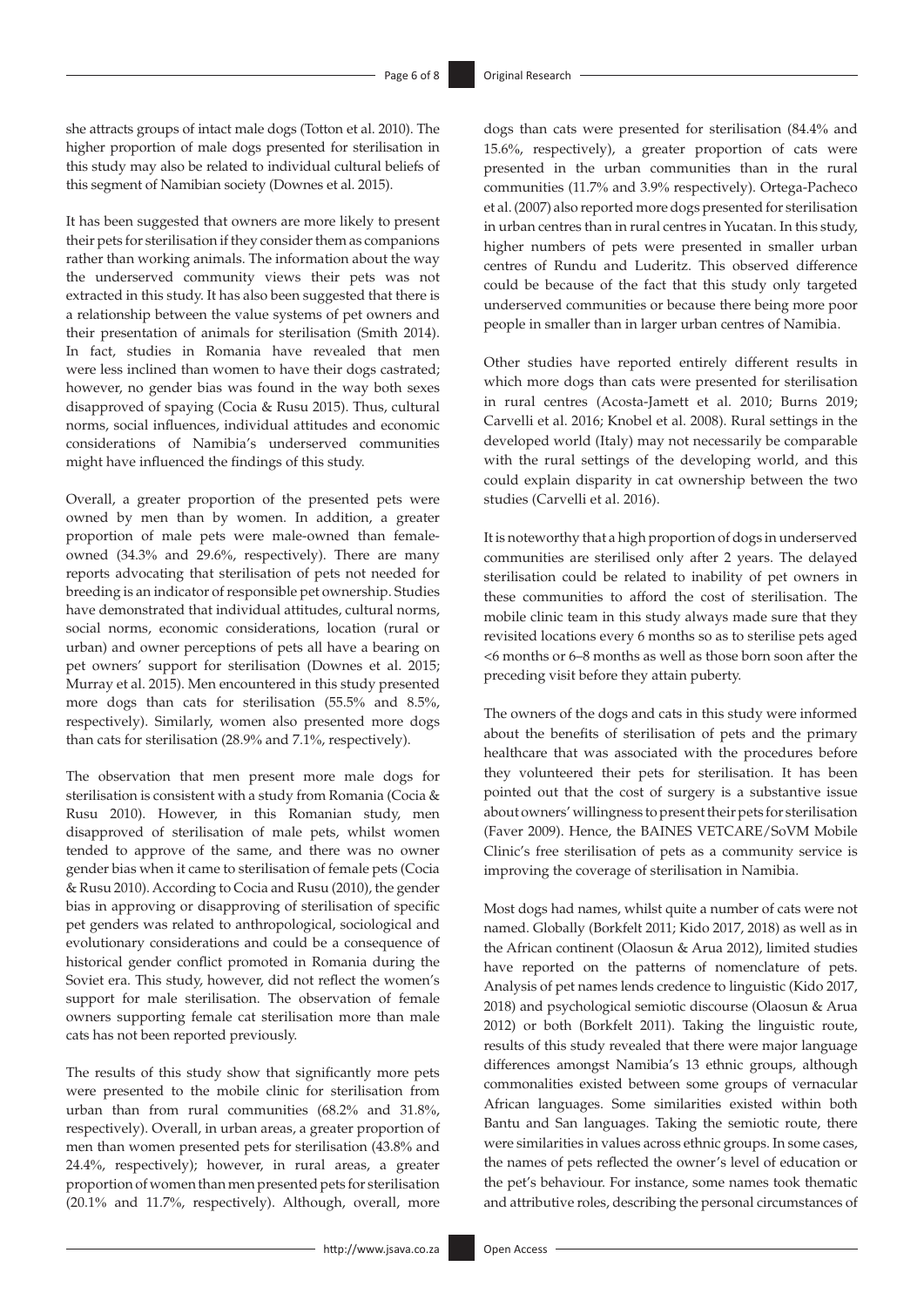the owners, and yet others were satirical or metaphorical. Results from this study were similar to those obtained by Olaosun and Arua (2012), who studied the semiology of pet naming in Yoruba and Igbo cultures of Nigeria.

Thus, it is concluded that the campaign to sterilise pets in the underserved communities of Namibia by the BAINES VETCARE/SoVM Mobile Clinic as a community engagement exercise is an important step towards pet health management and population control. The exercise inherently captures important background epidemiological information on the structure of pet populations, socio-economic information of their owners and information on the relationship between owners and their pets. Such information is critical for the surveillance and control of zoonoses as well as for the evaluation of interventions.

### **Acknowledgements**

The authors wish to express their sincere gratitude to pet owners who participated in the sterilisation programme and the technical assistants who assisted during data collection. The Namibia Statistics Agency assisted with the creation of a spatial distribution map for pets presented for sterilisation.

### **Competing interests**

The authors declare that they have no financial or personal relationships that may have inappropriately influenced them in writing this article.

### **Authors' contributions**

I.J.M.B., S.B., B.M., B.G., P.M. and A.S. designed the study and drafted the manuscript with input from all authors. I.J.M.B. and A.S. implemented the sterilisation process and collected the data. S.B. organised logistics for the team and collected the data. B.M. and E.K. analysed the data and edited the final manuscript. P.M. participated in data analysis. O.M. finalised the manuscript and did the publication administration. All authors approved the final version of the manuscript.

### **Funding information**

The Have a Heart Foundation of Namibia, a private trust fund arranged by BAINES VETCARE, University of Namibia through the School of Veterinary Medicine, supported the sterilisation programme and the data collection.

### **Data availability statement**

Data sharing is not applicable to this article as no new data were created or analysed in this study.

#### **Disclaimer**

The views and opinions expressed in this article are those of the authors and do not necessarily reflect the official policy or position of any affiliated agency of the authors.

# **References**

- Acosta-Jamett, G., Cleaveland, S., Cunningham, A.A. & Bronsvoort, B.D., 2010, 'Demography of domestic dogs in rural and urban areas of the Coquimbo region of Chile and implications for disease transmission', *Preventive Veterinary Medicine* 94(3–4), 272–281. <https://doi.org/10.1016/j.prevetmed.2010.01.002>
- American Society for the Prevention of Cruelty to Animals (ASPCA), 2011, *Pet statistics*, viewed 16 July 2019, from [https://www.aspca.org/about-us/faq/pet](https://www.aspca.org/about-us/faq/pet-statistics)[statistics.](https://www.aspca.org/about-us/faq/pet-statistics)
- Animals Protection Act (Act 71), 1972, *Government Gazette Number 4378*, viewed<br>13 July 2019, from https://laws.parliament.na/cms\_documents/animals-<br>[protection-f7c275f833.pdf.](https://laws.parliament.na/cms_documents/animals-protection-f7c275f833.pdf)
- Bauer, A., Beck, A., Stella, J. & Croney, C., 2016, *Overpopulation or too many unwanted pets? Perspective on concepts and management approaches*, viewed 16 July 2016, from <https://www.extension.purdue.edu/extmedia/VA/VA-14-W.pdf>.
- Bögel, K., Frucht, K., Drysdale, G. & Remfry, J., 1990, *Guidelines for dog population management*, viewed 17 July 2019, from [https://apps.who.int/iris/bitstream/](https://apps.who.int/iris/bitstream/handle/10665/61417/WHO_ZOON_90.166.pdf?sequence=1&isAllowed=y) [handle/10665/61417/WHO\\_ZOON\\_90.166.pdf?sequence=1&isAllowed=y.](https://apps.who.int/iris/bitstream/handle/10665/61417/WHO_ZOON_90.166.pdf?sequence=1&isAllowed=y)
- Borkfelt, S., 2011, 'What's in a name? Consequences of naming non-human animals', *Animals* 1(1), 116–125.<https://doi.org/10.3390/ani1010116>
- British Small Animal Veterinary Association (BSAVA), 2013, *Neutering*, viewed 13 July 2019, from [https://www.bsava.com/Resources/Veterinary-resources/Position](https://www.bsava.com/Resources/Veterinary-resources/Position-statements/Neutering)[statements/Neutering](https://www.bsava.com/Resources/Veterinary-resources/Position-statements/Neutering).
- British Veterinary Association (BVA), 2018, *Neutering of cats and dogs*, viewed 13 July 2019, from [https://www.bva.co.uk/News-campaigns-and-policy/policy/Companion](https://www.bva.co.uk/News-campaigns-and-policy/policy/Companion-animals/Neutering)[animals/Neutering.](https://www.bva.co.uk/News-campaigns-and-policy/policy/Companion-animals/Neutering)
- Bryan, J.N., Keeler, M.R., Henry, C.J., Bryan, M.E., Hahn, A.W. & Caldwell, C.W., 2007, 'A population study of neutering status as a risk factor for canine prostate cancer', *The Prostate* 67(11), 1174–1181.<https://doi.org/10.1002/pros.20590>
- Burns, K., 2019, *Pet ownership stable, veterinary care variable*, viewed 20 June 2019, from<https://www.avma.org/News/JAVMANews/Pages/190115a.aspx>.
- Carvelli, A., Lacoponi, F. & Scaramozzino, P., 2016, 'A cross-sectional survey to estimate the cat population and ownership profiles in a semirural area of central Italy', *Biomed research international volume*, 2016, Article ID 3796872, 9 p. [https://doi.](https://doi.org/10.1155/2016/3796872) [org/10.1155/2016/3796872](https://doi.org/10.1155/2016/3796872)
- Clancy, E.A. & Rowan, A.N., 2003, 'Companion animal demographics in the United States: A historical perspective', in D.J. Salem & A.N. Rowan (eds.), *The state of the animals II*, pp. 9–26, Humane Society Press, Washington, DC.
- Cocia, R.I. & Rusu, A.S., 2010, 'Attitudes of Romanian pet caretakers towards sterilization of their animals: Gender conflict over male, but not female, companion animals', *Anthrozoös* 23(2), 185–191. [https://doi.org/10.2752/17530](https://doi.org/10.2752/175303710X12682332910097) [3710X12682332910097](https://doi.org/10.2752/175303710X12682332910097)
- De Cramer, K. & May, K., 2015, *A review of sterilisation practices in dogs and cat and impact on the individual animal*, viewed 13 July 2019, from [https://vet360.vetlink.](https://vet360.vetlink.co.za/review-sterilisation-practices-dogs-cat-impact-individual-animal/) [co.za/review-sterilisation-practices-dogs-cat-impact-individual-animal/](https://vet360.vetlink.co.za/review-sterilisation-practices-dogs-cat-impact-individual-animal/).
- Downes, M.J., Devitt, C., Downes, M.T. & More, S.J., 2015, 'Neutering of cats and dogs in Ireland; pet owner self-reported perceptions of enabling and disabling factors in the decision to neuter', *PeerJ* 3, e1196. [https://doi.org/10.7717/peerj.1196.](https://doi.org/10.7717/peerj.1196)
- Faver, C.A., 2009, 'Sterilization of companion animals: Exploring the attitudes and behaviors of Latino students in South Texas', *Journal of Applied Animal Welfare Science* 12(4), 314–330. <https://doi.org/10.1080/10888700903163534>
- Fennell, L.A., 1999, 'Beyond overpopulation: A comment on Zawistowski et al. and Salman et al.', *Journal of Applied Animal Welfare Science* 2(3), 217–228. [https://doi.org/10.1207/s15327604jaws0203\\_4](https://doi.org/10.1207/s15327604jaws0203_4)
- Government of the Republic of Namibia, 2017, *Annual report 2016/2017*, viewed 29 June 2019, from [http://www.mawf.gov.na.](http://www.mawf.gov.na)
- Gowtage-Sequeira, S., Banyard, A.C., Barrett, T., Buczkowski, H., Funk, S.M. & Cleaveland, S., 2009, 'Epidemiology, pathology, and genetic analysis of a canine distemper epidemic in Namibia', *Journal of Wildlife Diseases* 45(4), 1008–1020. <https://doi.org/10.7589/0090-3558-45.4.1008>
- Greenfield, C.L., Johnson, A.L. & Schaeffer, D.J., 2004, 'Frequency of use of various procedures, skills, and areas of knowledge among veterinarians in private small animal exclusive or predominant practice and proficiency expected of new<br>veterinary school graduates', Journal of the American Veterinary Medical<br>Association 224(11), 1780–1787. <https://doi.org/10.2460/javma.2004.224.1780>
- Gsell, A.S., Knobel, D.L., Cleaveland, S., Kazwala, R.R., Vounatsou, P. & Zinsstag, J., 2012, 'Domestic dog demographic structure and dynamics relevant to rabies control planning in urban areas in Africa: The case of Iringa, Tanzania', *BMC Veterinary Research* 8(1), 236. <https://doi.org/10.1186/1746-6148-8-236>
- Haimbodi, F., Mavenyengwa, R. & Noden, B. H., 2014, 'Knowledge and practices of residents in two north Namibian towns with regard to rabies and pet care', *Southern African Journal of Infectious Diseases* 29(4), 141–146. [https://doi.org/1](https://doi.org/10.1080/23120053.2014.11441589) [0.1080/23120053.2014.11441589](https://doi.org/10.1080/23120053.2014.11441589)
- Hassan, A. & Fromsa, A., 2017, 'Review on chemical sterilization of male dogs' *International Journal of Advanced Research* 5(11), 758–770. [https://doi.](https://doi.org/10.21474/IJAR01/5828) [org/10.21474/IJAR01/5828](https://doi.org/10.21474/IJAR01/5828)
- Howe, L.M., 2015, 'Current perspectives on the optimal age to spay/castrate dogs and cats', *Veterinary Medicine: Research and Reports* 6, 171. [https://doi.org/10.2147/](https://doi.org/10.2147/VMRR.S53264) [VMRR.S53264](https://doi.org/10.2147/VMRR.S53264)
- Jackman, J. & Rowan, A.N., 2007, 'Free-roaming dogs in developing countries: The benefits of capture, neuter, and return programs', in D.J. Salem & A.N. Rowan (eds.), *The state of the animals,* pp. 55–78, Humane Society Press, Washington, DC.